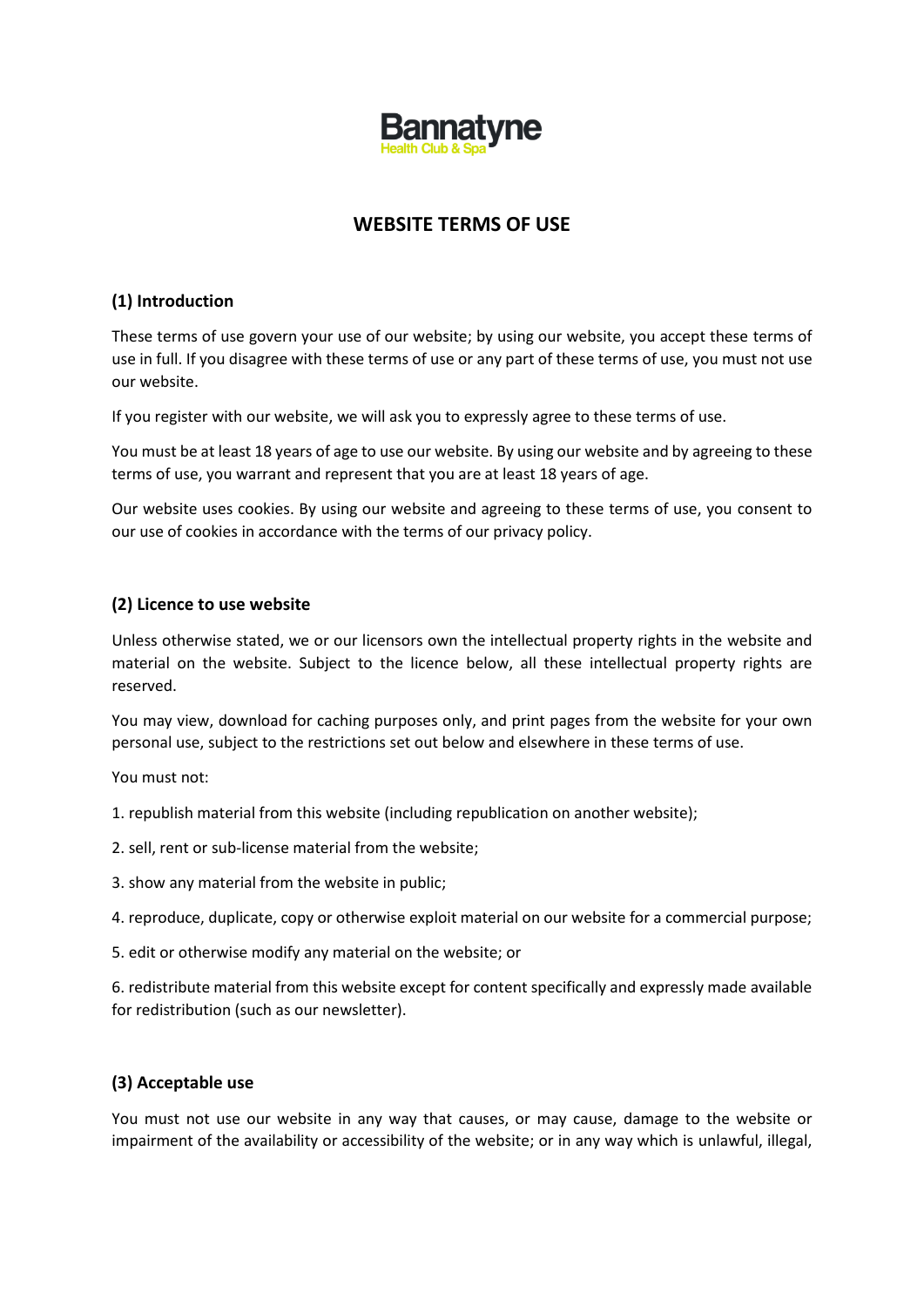fraudulent or harmful, or in connection with any unlawful, illegal, fraudulent or harmful purpose or activity.

You must not use our website to copy, store, host, transmit, send, use, publish or distribute any material which consists of (or is linked to) any spyware, computer virus, Trojan horse, worm, keystroke logger, rootkit or other malicious computer software.

You must not conduct any systematic or automated data collection activities (including without limitation scraping, data mining, data extraction and data harvesting) on or in relation to our website without our express written consent.

# **(4) Products**

The advertising of products on our website constitutes an "invitation to treat" - not a contractual offer.

Prices stated on our website may be stated incorrectly.

The purchase of products via our website will be subject to our terms of sale.

We will ask you to agree to our terms of sale each time you purchase a product or products via our website.

## **(5) Limited warranties**

Whilst we endeavour to ensure that the information on this website is correct, we do not warrant its completeness or accuracy; nor do we commit to ensuring that the website remains available or that the material on the website is kept up-to-date.

To the maximum extent permitted by applicable law we exclude all representations, warranties and conditions relating to this website and the use of this website (including, without limitation, any warranties implied by law of satisfactory quality, fitness for purpose and/or the use of reasonable care and skill).

# **(6) Limitations and exclusions of liability**

Nothing in these terms of use will: (a) limit or exclude our or your liability for death or personal injury resulting from negligence; (b) limit or exclude our or your liability for fraud or fraudulent misrepresentation; (c) limit any of our or your liabilities in any way that is not permitted under applicable law; or (d) exclude any of our or your liabilities that may not be excluded under applicable law. If you are a consumer, any statutory rights that you have, that cannot be excluded or limited, will not be affected by these terms of use.

The limitations and exclusions of liability set out in this Section and elsewhere in these terms of use: (a) are subject to the preceding paragraph; and (b) govern all liabilities arising under the terms of use or in relation to the subject matter of the terms of use, including liabilities arising in contract, in tort (including negligence) and for breach of statutory duty.

To the extent that the website and the information and services on the website are provided free-ofcharge, we will not be liable for any loss or damage of any nature.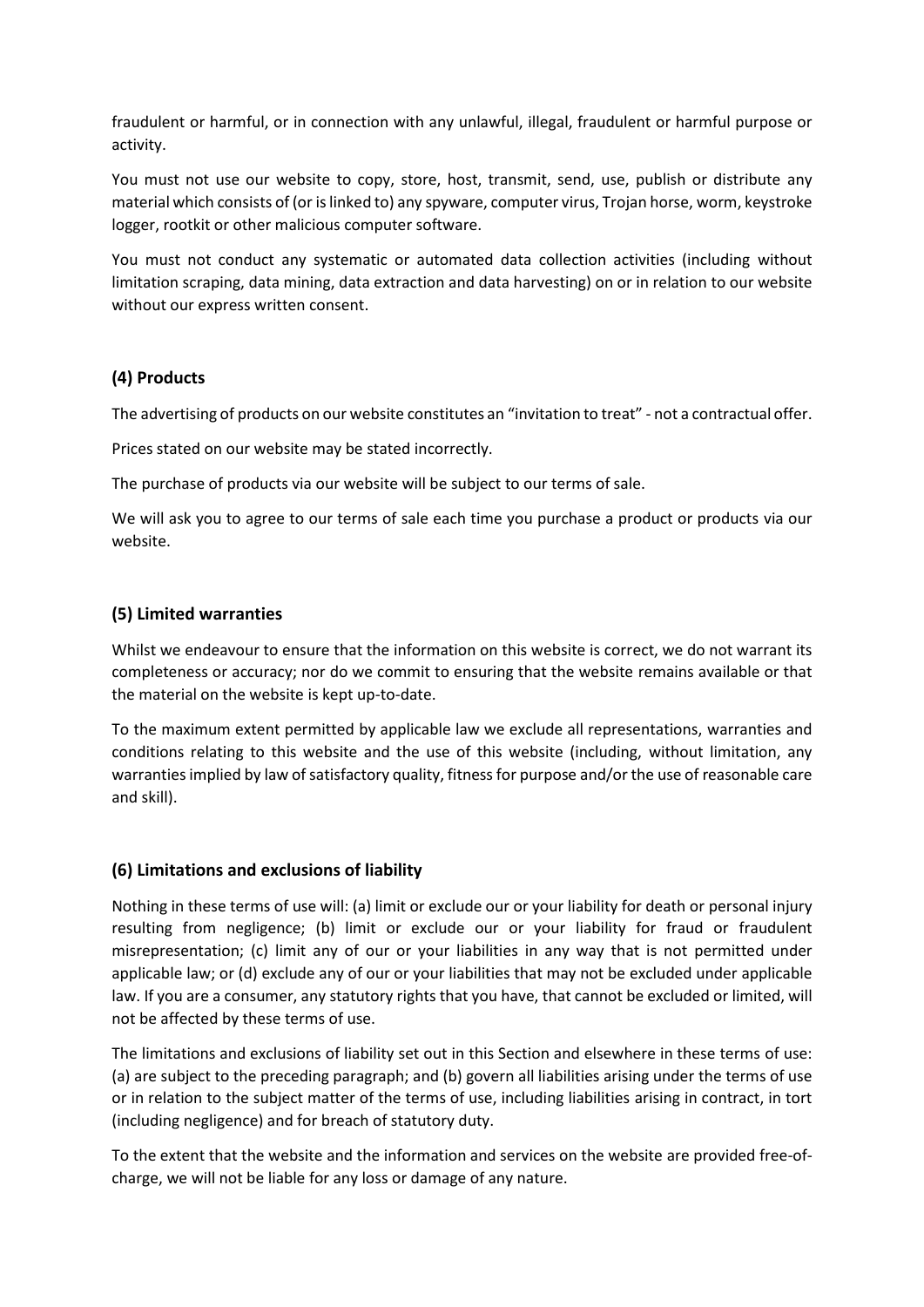We will not be liable to you in respect of any losses arising out of any event or events beyond our reasonable control.

We will not be liable to you in respect of any business losses, including (without limitation) loss of or damage to profits, income, revenue, use, production, anticipated savings, business, contracts, commercial opportunities or goodwill.

We will not be liable to you in respect of any loss or corruption of any data, database or software.

We will not be liable to you in respect of any special, indirect or consequential loss or damage.

## **(7) Indemnity**

You hereby indemnify us and undertake to keep us indemnified against any losses, damages, costs, liabilities and expenses (including without limitation legal expenses and any amounts paid by us to a third party in settlement of a claim or dispute on the advice of our legal advisers) incurred or suffered by us arising out of any breach by you of any provision of these terms of use, or arising out of any claim that you have breached any provision of these terms of use.

## **(8) Breaches of these terms of use**

Without prejudice to our other rights under these terms of use, if you breach these terms of use in any way, or if we reasonably suspect that you have breached these terms of use in any way, we may:

- 1. send you one or more formal warnings;
- 2. temporarily suspend your access to the website;
- 3. permanently prohibit you from accessing the website;
- 4. block computers using your IP address from accessing the website;
- 5. contact your internet services provider and request that they block your access to the website;
- 6. bring court proceedings against you for breach of contract or otherwise; and/or
- 7. suspend and/or delete your account with the website.

#### **(9) Variation**

We may revise these terms of use from time-to-time. Revised terms of use will apply to the use of our website from the date of the publication of the revised terms of use on our website. Please check this page regularly to ensure you are familiar with the current version.

# **(10) Assignment**

We may transfer, sub-contract or otherwise deal with our rights and/or obligations under these terms of use without notifying you or obtaining your consent.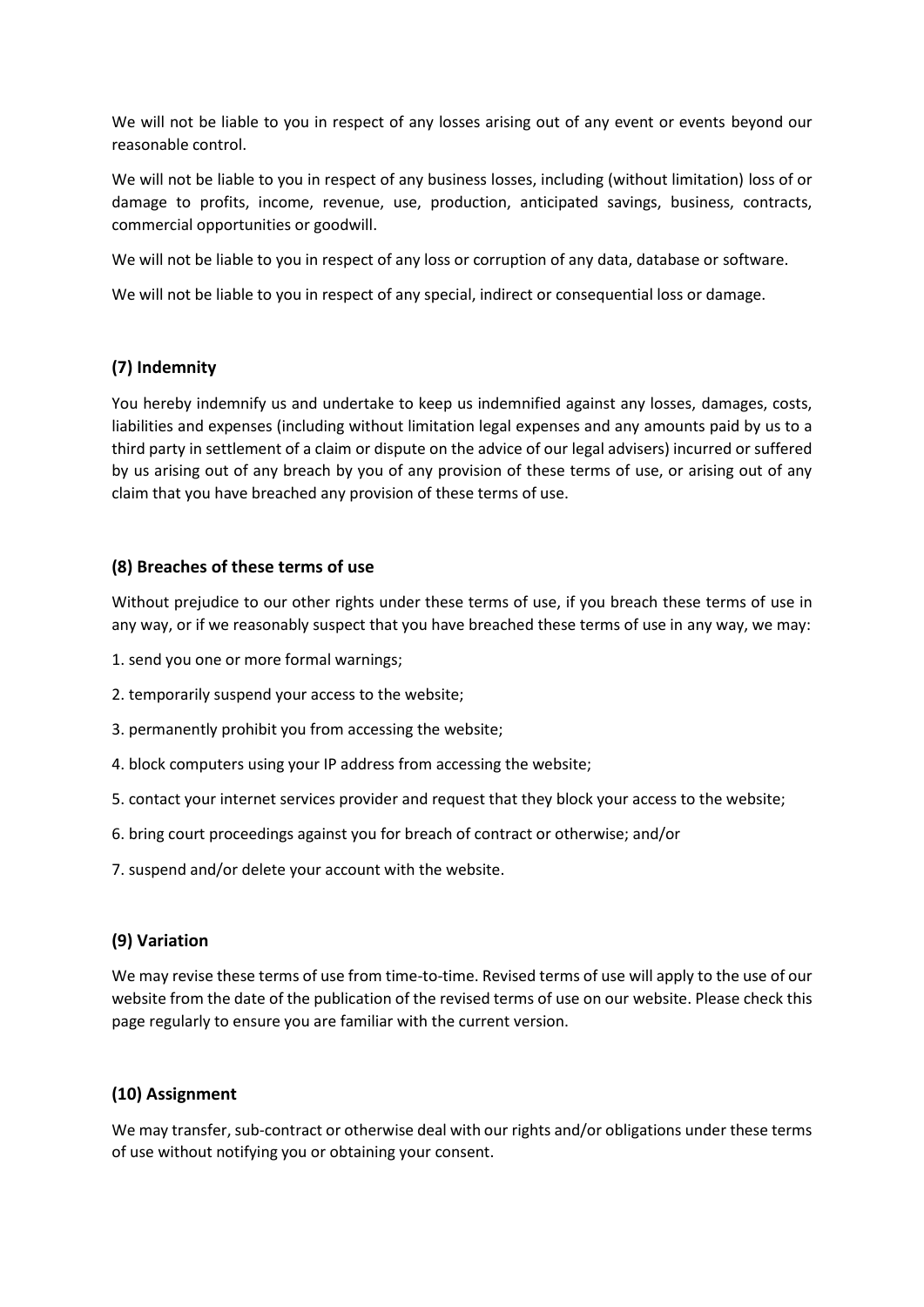You may not transfer, sub-contract or otherwise deal with your rights and/or obligations under these terms of use.

# **(11) Severability**

If a provision of these terms of use is determined by any court or other competent authority to be unlawful and/or unenforceable, the other provisions will continue in effect. If any unlawful and/or unenforceable provision would be lawful or enforceable if part of it were deleted, that part will be deemed to be deleted, and the rest of the provision will continue in effect.

## **(12) Exclusion of third party rights**

These terms of use are for the benefit of you and us, and are not intended to benefit any third party or be enforceable by any third party. The exercise of our and your rights in relation to these terms of use is not subject to the consent of any third party.

## **(13) Entire agreement**

These terms of use, together with our privacy policy, constitute the entire agreement between you and us in relation to your use of our website, and supersede all previous agreements in respect of your use of this website.

# **(14) Law and jurisdiction**

These terms of use will be governed by and construed in accordance with English law, and any disputes relating to these terms of use will be subject to the exclusive jurisdiction of the courts of England and Wales.

#### **(15) Our details**

Fitness

The full name of our company is Bannatyne Fitness Limited.

We are registered in England & Wales under registration number 03287770.

Our registered address is Power House, Haughton Road, Darlington, County Durham DL1 1ST.

Hotels

The full name of our company is Bannatyne Hotels Limited.

We are registered in England & Wales under registration number 03271621.

Our registered address is Power House, Haughton Road, Darlington, County Durham DL1 1ST.

Fitness (2)